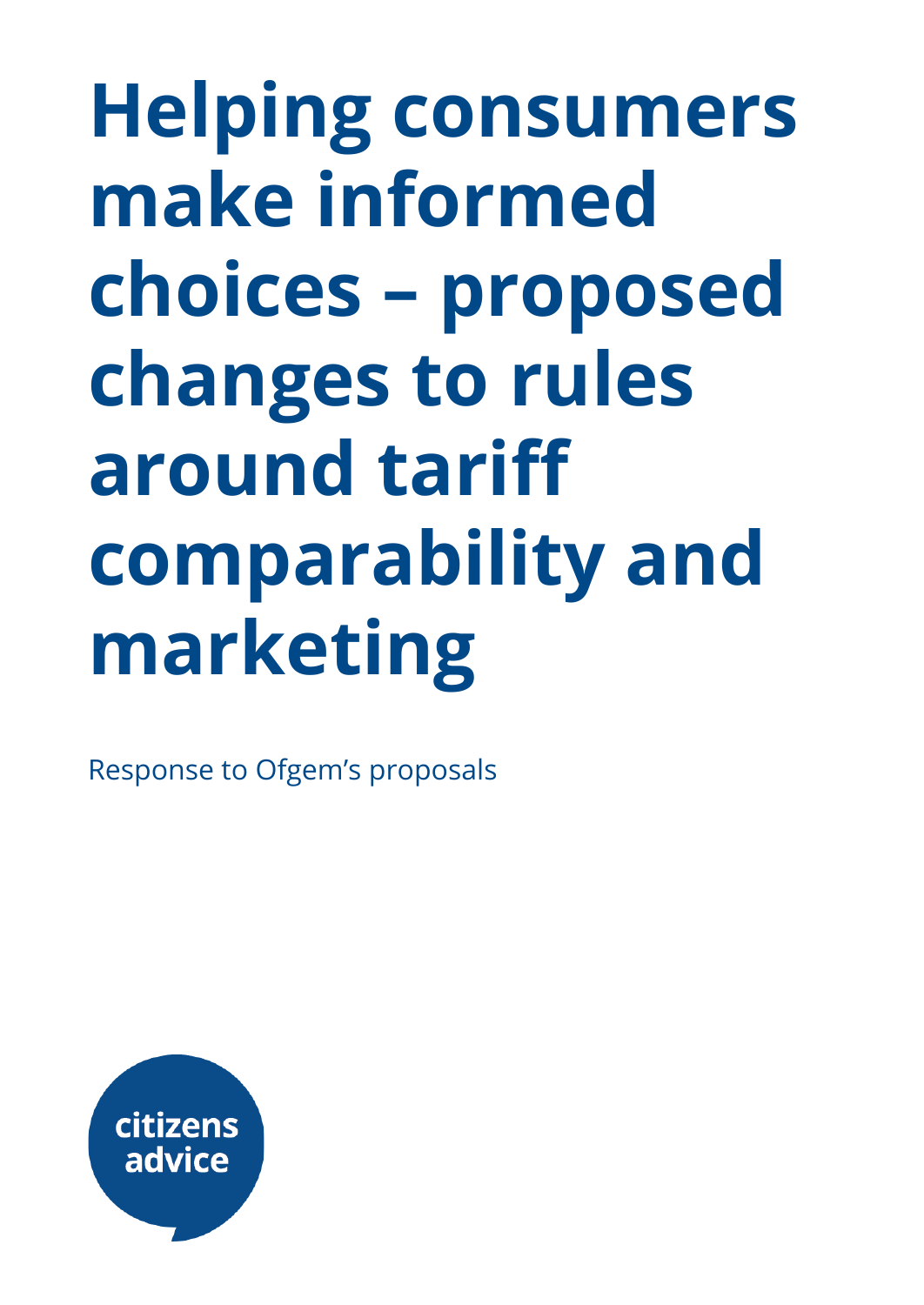## **Introduction**

#### **Helping consumers make informed choices**

The Citizens Advice Service thinks that Ofgem's proposed principles offer the best way of preserving key consumer protections in the post CMA world.

In terms of legal drafting, we would like to see Ofgem adopt a new approach whereby the new principles as well as the policy objective(s) are both contained within the licence. This would provide greater clarity for suppliers.

All of these new principles will require close monitoring. The CMA inquiry can only be judged a success if there are significant shifts in key market trends such as the percentage of more vulnerable households remaining on standard variable tariffs (SVTs), consumer understanding of energy bills, etc. Competition in the energy market must benefit the majority of consumers, not just the few.

In order to judge the success of the remedies, Citizens Advice would expect to see increases in the following indicators:

- Consumers are able to understand and compare tariffs, even the traditionally disengaged groups
- Improvement in energy literacy, such that more people understand their bills and know how to make effective choices, whether that is how to use less energy in the home or switch to a cheaper deal
- **●** More of the 'unplugged' or 'on standby' groups of consumers engaging more regularly, particularly in the groups of stickiest consumers
- Reduction in the number and percentage of consumers on standard variable tariffs (SVTs) with suppliers making real efforts to get customers off their poorer value tariffs
- More suppliers entering the prepay market and offering better priced smart prepay tariffs
- Improvement in the quality as well as the quantity of switches so consumers aren't put off from re-engaging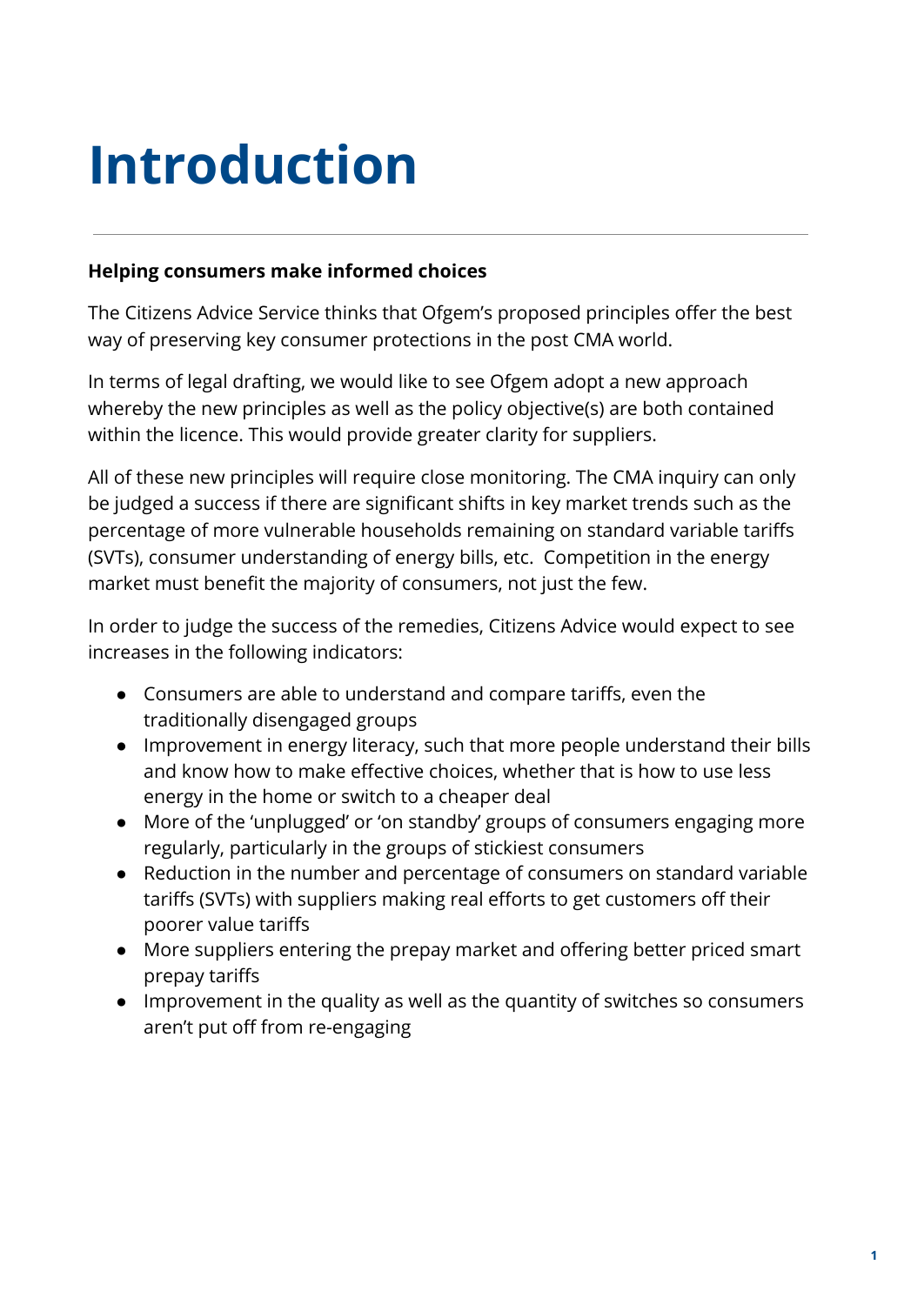## **Consultation questions**

## **Chapter 2**

**1(a)** Do you agree with the proposed requirement that any calculation by a supplier of the estimated annual cost figure should be internally consistent (ie calculated in the same way by any given supplier for all tariffs and for all customers over time)?

**1(b)** Are there any circumstances in which suppliers should have the flexibility to provide an estimated annual cost figure to customers based on different assumptions or methodologies? Please explain your answer.

Yes. With the removal of the existing requirements, we believe it is essential that consumers continue to receive a Personal Projection (PP).

We share Ofgem's concerns that this could lead to inconsistencies across suppliers and it is an area that will need to be closely monitored going forwards. In particular, the calculation of prices on price comparison websites (PCWs) will need to be regularly reviewed in order to ensure that consumers are able to access accurate prices when making switching decisions.

In our view, the benefits associated with providing consumers with a personalised and regularly updated projection of their energy costs to help them understand their energy usage are greater than the potential risk of confusion caused by the removal of the standard estimated annual costs (EAC) formula.

If the supplier changes its methodology over time due to new information becoming available then we would expect the revised calculation to be introduced across all its tariffs at the same time. This will be particularly important for new ToU tariffs. Suppliers must use internally consistent calculations to ensure that consumers are not misled. They should also be clear on any assumptions regarding behaviour change which underlie the EAC for these tariffs, and why they believe these assumptions to be fair.It may be appropriate for suppliers to provide a further estimate for these tariffs of the cost of the tariff if no behaviour change occurs.

**(2)** Do you support our proposal to require that, in the absence of a prescribed methodology, the estimated annual cost must be personalised, transparent, fair and as accurate as possible, based on reasonable assumptions and all available data?

Yes. Suppliers must also be able to demonstrate why its calculations are based on certain assumptions.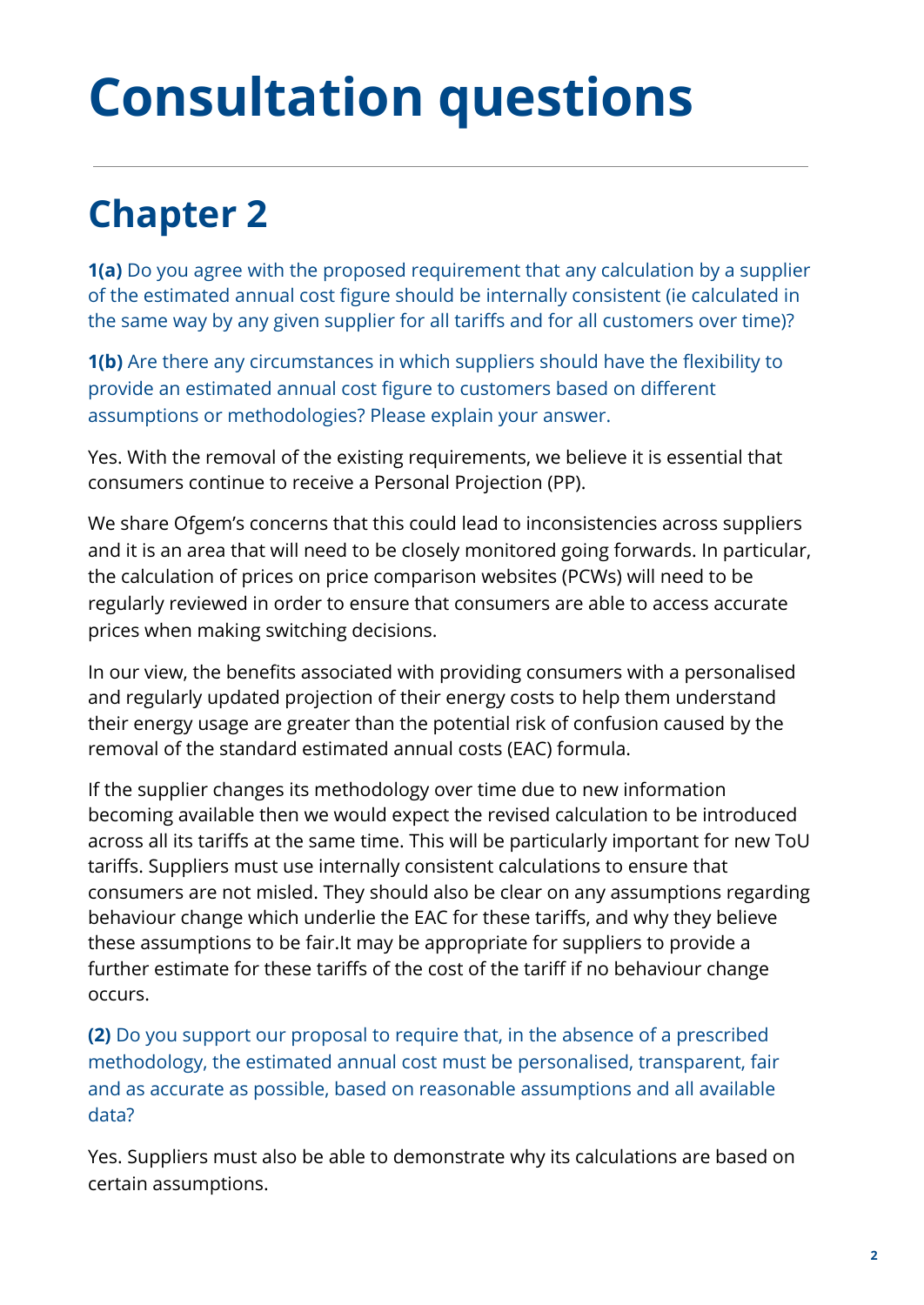If suppliers use external benchmarks (such as the market average price) to compare prices, they must be clear how the average price(s) has been derived. There is a significant risk of consumer confusion if individual suppliers all use different benchmarks.

**(3)** Do you support our suggestion that, at the end of a fixed-term contract, consumers could be rolled onto another fixed-term (rather than evergreen) tariff, if the consumer were able to exit this tariff with no penalty and at any time?

Yes. We agree that this could be beneficial for consumers if the new fixed term contract is cheaper than the SVT.

If suppliers have a number of fixed term offers in the market at varying prices, they must be able to clearly justify why they have chosen one tariff and not another. For example if Supplier A's price offerings are:

- SVT: £1,000
- Fixed 1 year: £900
- Fixed 2 year: £950
- Fixed Charity Tariff: £975

Rolling customers onto another fixed term tariff will result in many households assuming that they are once again on the best possible deal for their circumstances. Ofgem's impact assessment highlights that consumers trust in their own supplier is far above that of consumers trust in suppliers generally. 1 Consumer engagement levels are low and suppliers could see a reduction in customer churn as a result of this decision.

As a result, suppliers must be able to clearly demonstrate why customers have been rolled onto a particular fixed term tariff as opposed to another one. For instance, if Supplier A rolls its customer onto its fixed charity tariff, then it should be able to demonstrate, based on past customer preferences, why their customers would benefit from this particular tariff over the cheaper 1 year and 2 year fix.

Consumers that are rolled onto a new fixed term tariff will not have made an active choice of tariff, and as such we would consider that they would still be eligible to be placed on the proposed disengaged consumer database after three years on default tariffs.

**(4)** Do you agree with our overall approach to managing the consequential impacts on the Clearer Information tools arising from the removal of the relevant Simpler Tariff Choices Rules?

Yes. We agree it is important that consumers continue to receive the cheapest tari messaging (CTM) messaging. Both our research and Ofgem's research have

<sup>1</sup> <http://tiny.cc/kpl6ey> See Paragraph 1.14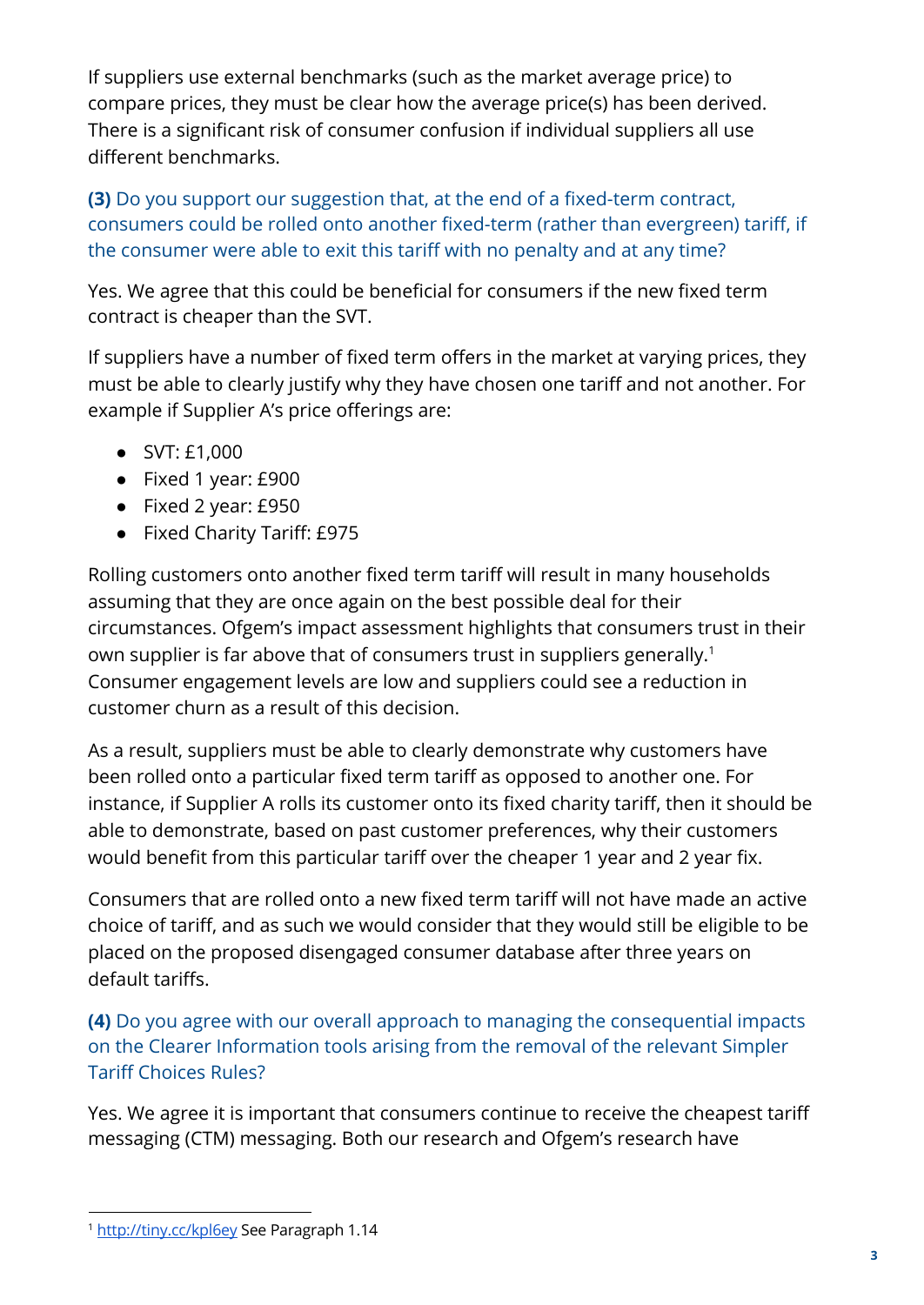demonstrated that the CTM has been important at inspiring consumers to switch tariff or supplier. $2$ 

Given the market wide benefits associated with the CTM messaging, we believe this should be a priority area for the new consumer trials. If the trials are able to establish best practice wording, we would expect suppliers to adopt this wording going forwards.

We recognise that the CTM is a prompt as opposed to a guarantee that the consumer will be able to sign up to the advertised tariff. If a consumer acts on the CTM prompt, we would expect suppliers (regardless of channel) to tell them about all available tariffs.

We note that the CMA considered the prospect of market wide CTM messaging. This is an area of interest to Citizens Advice and we would be interested in working with Ofgem on any projects exploring this idea. This is particularly pertinent given the return of acquisition tariffs in the market following the publishing of the CMA's final report, which could undermine the relevance and consumer trust in the CTM.

Without the stability provided by the four tariff rule tariffs may be introduced and withdrawn from the market much more rapidly. As such the tariff listed under the CTM may be more likely to be unavailable by the time the consumer receives their bill. We would expect suppliers to treat customers fairly by honouring tariffs shown on the CTM if consumers respond to it promptly.

We agree that the tariff information label (TIL) should be retained.

We support the removal of the tariff comparison rate (TCR).

<sup>&</sup>lt;sup>2</sup> A GFK survey for Citizens Advice in August 2015 asked 8,050 consumers what actions they had taken in the last 12 months after receiving their energy bill. 26.5% of consumers had switched to a cheaper tariff offered by their existing supplier (16.28%) or switched to a different supplier (10.25%).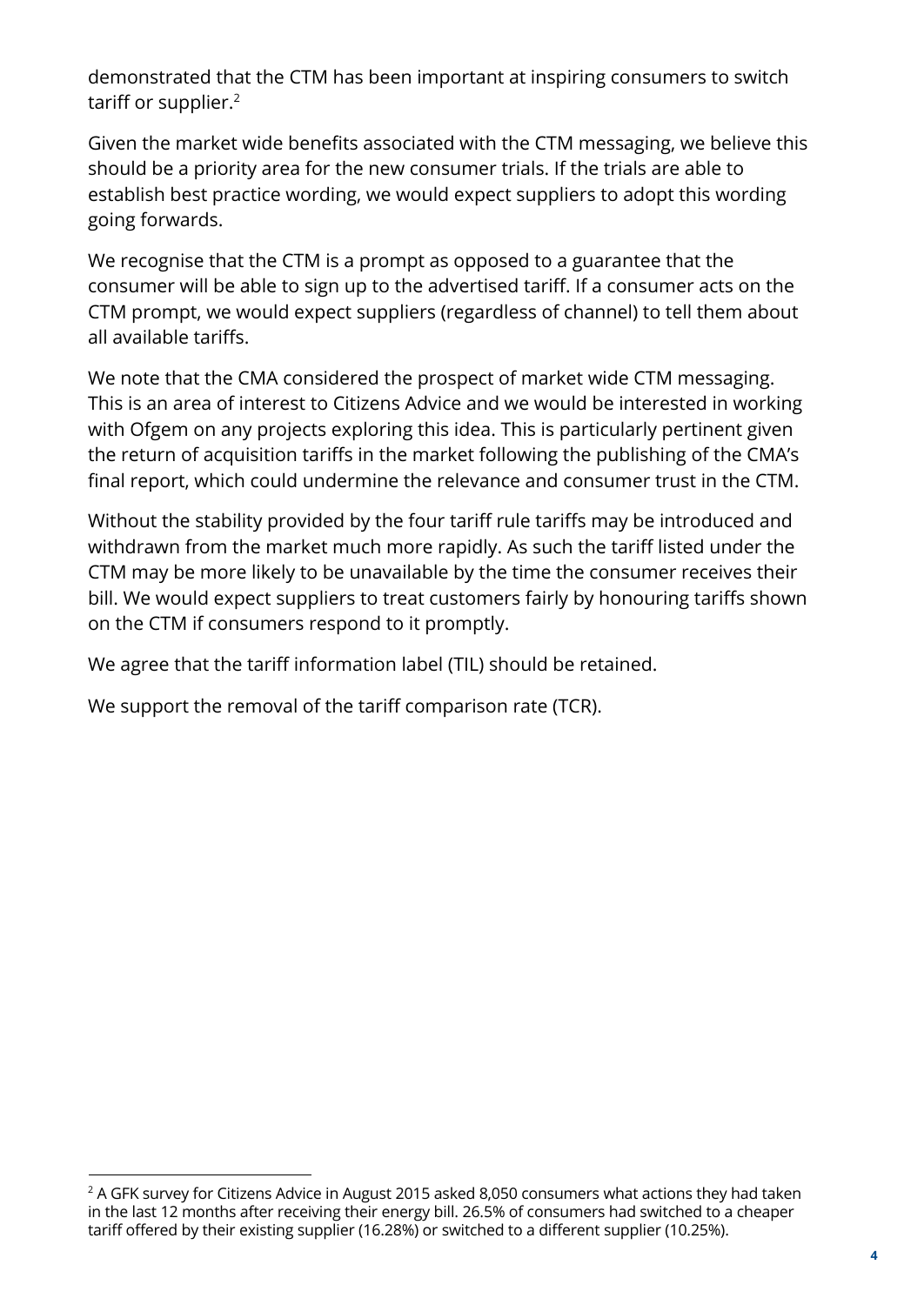**(5)** Have we identified the right benefits and risks associated with our preferred approach to managing the impacts of removing the relevant Simpler Tariff Choices rules on each of the Clearer Information tools?

Yes.

#### **(6)** Are there any potential unintended consequences associated with our proposed approach?

The key risks will relate to the potential variation in supplier methodologies and whether consumers may make sub-optimal switching decisions or decide that they find the process too confusing and disengage. However, we think that Ofgem's proposals offer the most appropriate safeguards following the removal of the Retail Market Review (RMR) Simpler licence conditions.

Ofgem will need to closely monitor supplier behaviour to ensure that consumers are not confused by complex discount or tariff structures. $^3$ 

The impact on consumers on Time of Use (ToU) tariffs will need to be closely monitored to ensure these households have access to the information they need in order to make effective switching decisions. Consumers on two- or three-rate tariffs need to have a much more detailed understanding of when and how much electricity is currently used within their home in order to determine whether they would be better on a different ToU tariff or a single rate tariff. The level of detail required is not always available on their energy bills, although some suppliers provide more detail in their online account management systems. It's also worth noting that consumers on existing ToU tariffs are often not on the best deal for their needs. Our 2012 report $^4$  on ToU tariffs found that nearly 40% of consumers were not getting any benefits from their existing tariff. This suggests that there is risk of poorer outcomes for some consumers from more complex ToU or multi-tier tariffs in future. We have previously identified a number of new consumer protections that may be required for consumers on ToU tariffs, including improved information from suppliers on using these tariffs and billing protections (such as shadow billing) to prevent excessive increases in cost. 5

<sup>&</sup>lt;sup>3</sup> Consumer Focus's open letters on energy tariffs highlighted some of the pre-RMR supplier practices that caused consumer confusion in [2010](http://tinyurl.com/zghnd9b) and [2011.](http://tinyurl.com/zazhm3j)

<sup>4</sup> From Devotees to the [Disengaged:](http://webarchive.nationalarchives.gov.uk/20130728142231/http://www.consumerfutures.org.uk/files/2013/07/From-devotees-to-the-disengaged.pdf) A summary of research into energy consumers' experiences of Time of Use tariffs [\(2013\)](http://webarchive.nationalarchives.gov.uk/20130728142231/http://www.consumerfutures.org.uk/files/2013/07/From-devotees-to-the-disengaged.pdf)

<sup>5</sup> Talk a Walk on the [Demand](https://www.citizensadvice.org.uk/about-us/policy/policy-research-topics/energy-policy-research-and-consultation-responses/energy-policy-research/take-a-walk-on-the-demand-side/) Side (2014)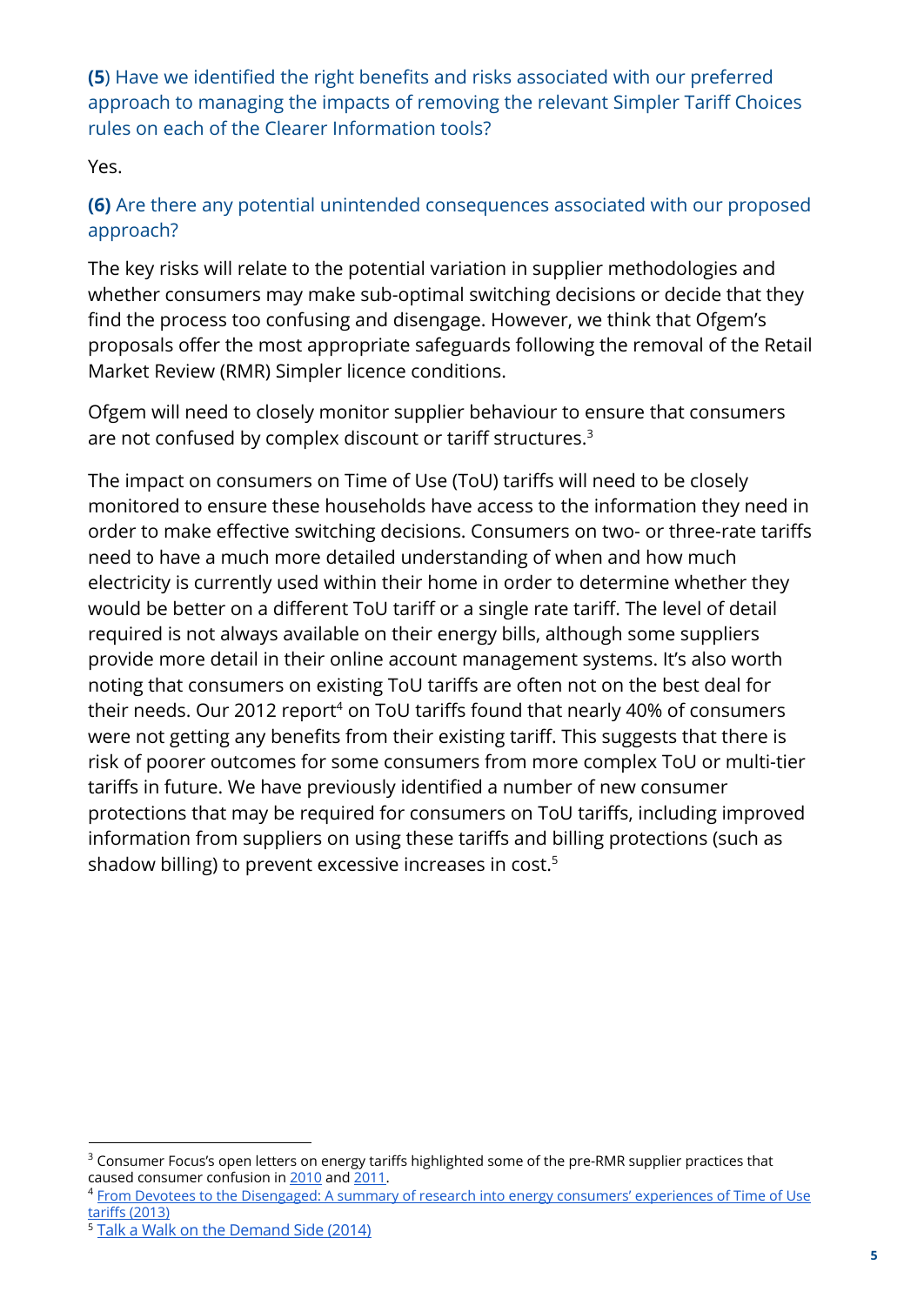## **Chapter 3**

**(7)** Do you agree that our proposed policy objective is the correct one? Please explain your answer.

Yes. If achieved, this objective should avoid the worst issues caused by tari proliferation in the period before the RMR reforms were introduced and help achieve Ofgem's wider objectives to increase the rate of switching and improve competition in the market. However, clear information on tariffs and fair marketing practices will not be sufficient, in and of themselves, to achieve these aims. Improvements to the reliability of the switching process and the provision of information on bills are just some of the other areas where work is ongoing (and needed) to improve outcomes.

**(8)** Do you consider that the proposed principles are a sensible way of achieving our policy objective? Please explain your answer.

#### *Principle 1 - The licensee must ensure that the terms and conditions of its Taris (including their structure) are clear and easily understandable.*

Citizens Advice support this principle. We would expect that relevant terms and conditions would also include information on any consumer protections specific to the tariff type (for example, in relation to ToU tariffs), or where consumers are required to provide certain amounts of information for innovative tariffs (eg access to half hourly readings or other data), or where they require the consumer to use certain products/services (including bundled non-energy products) alongside the tariff.

We support the wording of the principle in requiring that suppliers 'must ensure' these outcomes. Innovation will bring new products which are inherently more difficult for consumers to understand, particularly in the case of tariffs which require a consumer to adapt their behaviour in order to maximise their benefit. We agree that suppliers should conduct research on how to ensure these tariffs can be easily understandable. This could also be shared to ensure that best practice is quickly spread across the industry.

We recognise that there will continue to be occasions in which consumers do not understand the tariff they sign up to. Ofgem should share more detail on the proposal for an objective standard on whether a tariff is 'easily understandable', and should set this broadly enough to ensure suppliers meet the requirements of as many consumers as reasonably possible.

*Principle 2 - The licensee must ensure that its Taris are easily distinguishable from each other.*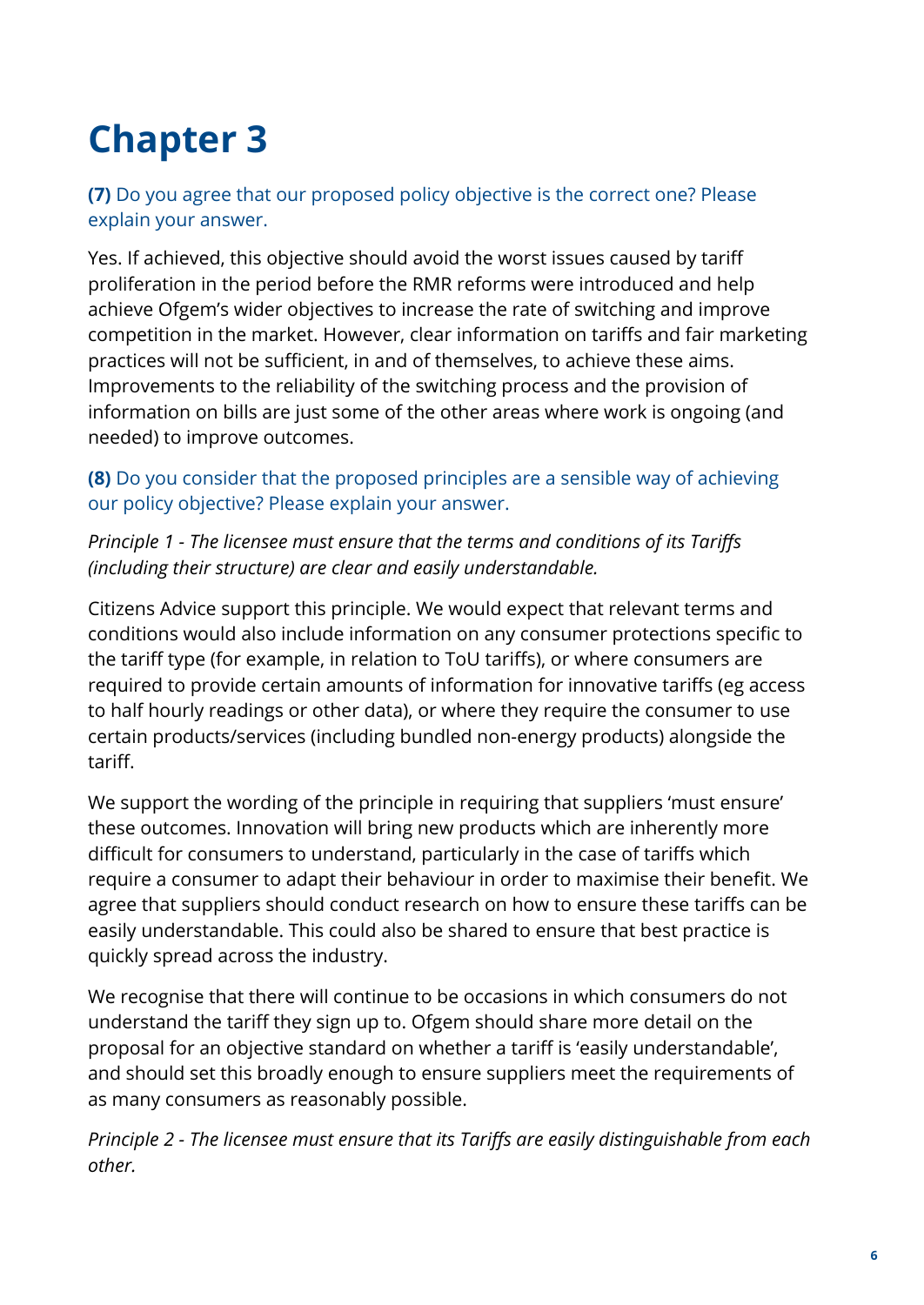We support the aim of this principle in preventing unnecessary tariff proliferation. However, Ofgem should ensure that this will require suppliers to make not only the technical structure of the tariffs distinguishable, but also which different consumer characteristics and preferences they seek to meet. We would not expect multiple tariffs to be marketed as having the same benefits for consumers with the same characteristics, for example: a tariff called Low User tariff and one called Minimal User tariff could both have different structures, but as both refer to consumers with similar characteristics it may be difficult to distinguish which is appropriate without further information.

*Principle 3 - The licensee must ensure that it puts in place information, services and/or tools to enable each Domestic Customer to easily compare and select which Tari(s) within its offering is/are appropriate to their needs and preferences.* 

We support this principle, but Ofgem should set out how they intend to enforce a 'must ensure that' threshold, given that they acknowledge both the limits of the support suppliers can provide, and the wide array of consumer needs and preferences that exist. Furthermore, this requirement should be broadened to include information relevant to the consumer's final energy bill which is separate to the tariff - for example where the supplier is aware that the consumer has qualified, or could qualify, for Warm Home Discount. We would consider that in meeting this principle suppliers would provide tiered information, with extra detail available both online and via other routes, if consumer's need this to make a fully informed decision.

The principle assumes that consumers will be able to balance their own needs and preferences to make appropriate choices. However, hyperbolic discounting means that consumers may struggle to carefully weigh the long term cost of a package against the offer of an initial discount or free gadget. We have seen similar problems in other industries, such as the broadband market, where advertising featuring large upfront discounts has made it difficult for consumers to understand long term costs.<sup>6</sup> In order for a consumer to easily compare energy packages or bundles, suppliers should provide consumers with information on the total cost of the package for the duration of the contract, including the financial value of any extra products or discounts.

Some tariffs, such as innovative ToU tariffs, may require new information to be provided by consumers in order to determine whether these are appropriate. This might include information about the consumer's appliances and lifestyle to help determine what levels of behaviour change might be feasible in response to the tariff.

Suppliers should consider how they make clear via their information or other tools which tariffs are available for all consumers and any that are exclusive to new consumers only. In some cases suppliers may offer a tariff which is most

<sup>&</sup>lt;sup>6</sup>https://www.asa.org.uk/News-resources/Media-Centre/2016/Insight-We-confirm-tougher-approach-tobroadband-price-claims-in-ads.aspx#.V-qg\_jMrKVM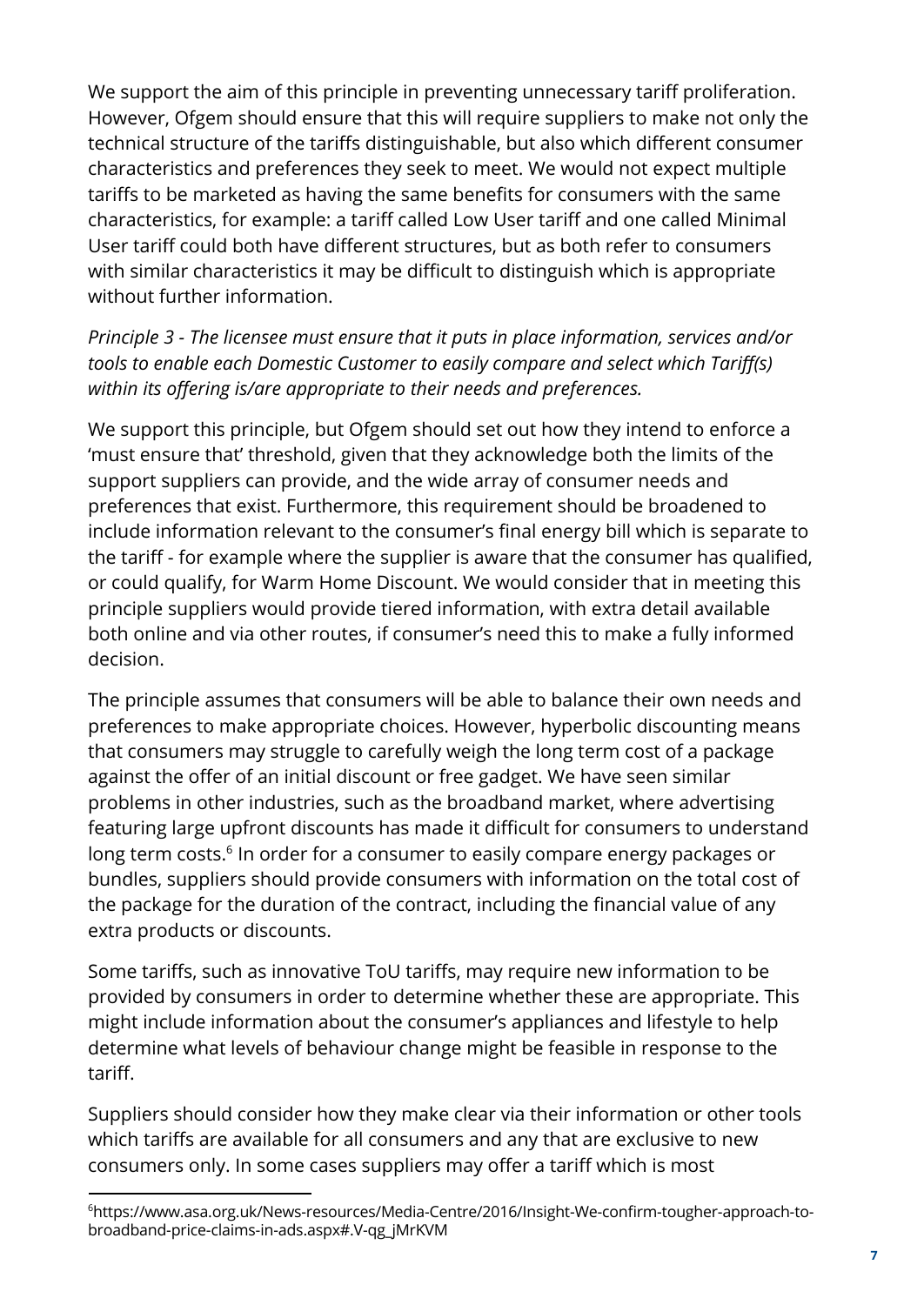appropriate to a consumer's needs or preferences, but which is not available because they are an existing consumer. We consider that suppliers should not hide acquisition deals from existing consumers, but should make clear that they are ineligible for them. This should act as a prompt for that consumer to consider searching the wider market for acquisition deals with other suppliers.

*Principle 4 - The licensee must conduct its Domestic Customer sales and marketing activities in a fair, honest, transparent, appropriate and professional manner and must ensure that its Representatives do the same.*

We support this principle.

*Principle 5 - The licensee must not, and must ensure that its Representatives do not, mislead or otherwise use inappropriate tactics, including high pressure sales techniques, when selling or marketing to Domestic Customers.*

This principle should be broadened to ensure that suppliers consider situations in which it is appropriate not to sell to consumers - for example, where their circumstances mean that it will make it hard for them to make an informed choice, regardless of the information provided.

Ofgem should also set out in more detail how it would define terms within the principle including 'inappropriate tactics' and 'high pressure sales techniques', which are not currently used in the supply licence. Rather than a single standard to apply to all consumers this definition should take into account the circumstances of the individual consumer, as sales techniques which may be appropriate for some consumers could be detrimental to others. Ofgem should also confirm whether 'misleading' in this context includes both information provided or omitted (in line with the Standards of Conduct).

*Principle 6 - The licensee must only recommend, and must ensure that its Representatives only recommend, to a Domestic Customer products or services which are appropriate to that Domestic Customer's needs or preferences.*

We support this principle. However, Ofgem should make clear how they define a 'recommendation' in the context of this principle. This should be defined broadly enough to cover all information that suppliers send to, or share with, individual consumers to influence them to make a particular tariff choice, including materials which are not exclusively used for the purposes of marketing.

The principle as drafted refers to 'needs *or* preferences'. Suppliers should consider both of these when recommending a tariff, so the drafting should be amended to align with Principle 3 (which refers to 'needs *and* preferences'). Suppliers will also need to judge (perhaps with guidance from Ofgem) how they balance a consumer's needs and preferences, and should ensure that needs (based on consumer's characteristics) are met by a product, before considering any stated preference from the consumer for certain discounts, free gadgets etc.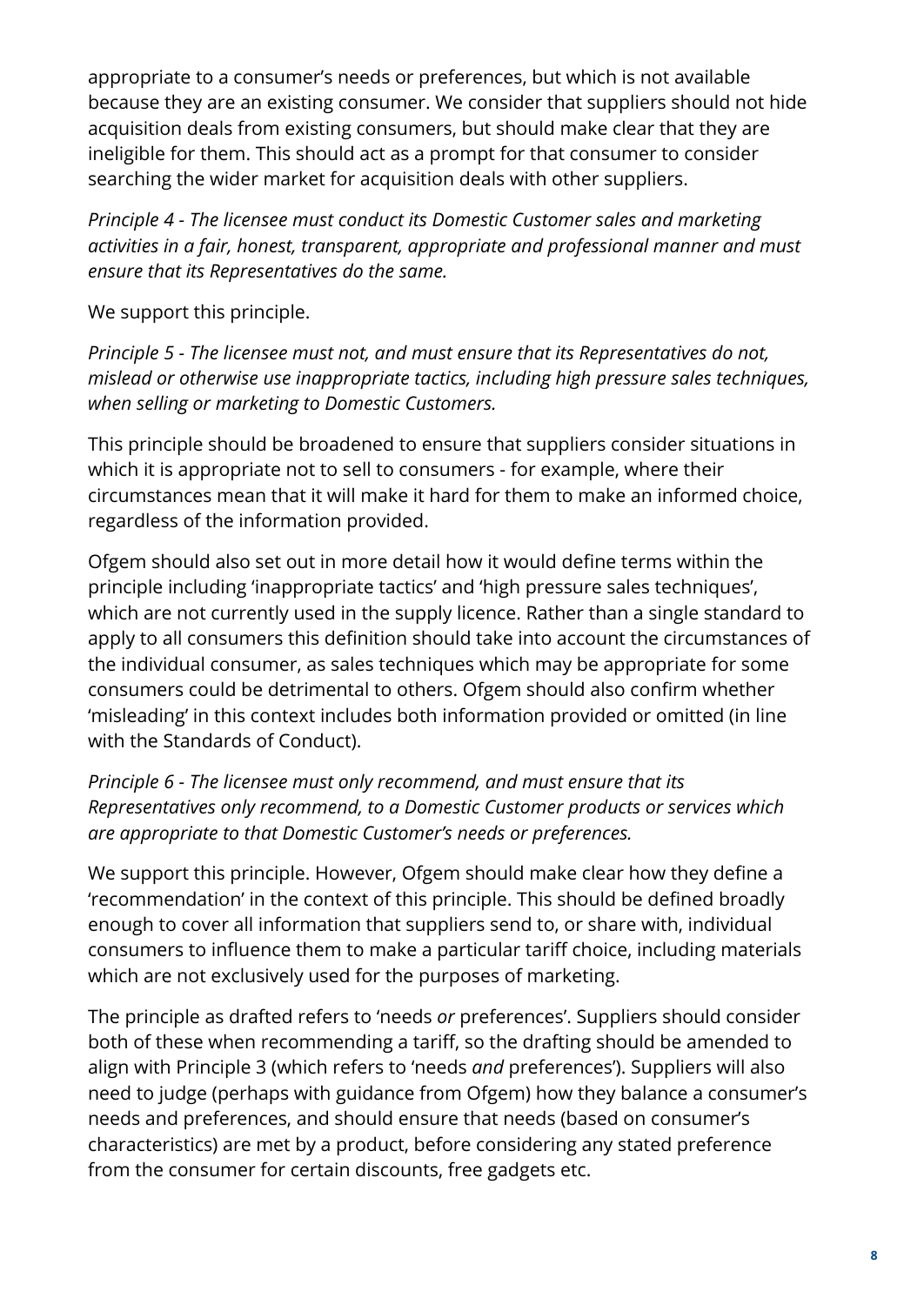There may be occasions when a consumer selects a tariff using the information/tools provided by the supplier, which the supplier considers is not appropriate for them based on the information they hold about that consumer. It would be appropriate for the supplier to discuss this with the consumer to explore this, including offering alternatives or support to facilitate their use of the tariff. However, in some cases it could be necessary for the supplier to refuse to allow the consumer on to the tariff.

In making explicit recommendations suppliers should not only consider which tariffs are appropriate for the consumer, but which is *most* appropriate (in line with the approach set out in response to question 3). The logic of this approach would mean that, all else being equal, suppliers should recommend consumers the cheapest of any tariffs they consider appropriate, and that all tariffs the consumer is eligible for should be considered, regardless of the sales channel.

Suppliers should not only make this judgement at the point of sale, but should also make necessary changes to a consumer's tariff if they later become aware that their tariff is no longer appropriate for that consumer due to changes in their circumstances. In particular we would expect suppliers offering more innovative tariffs using half hourly data to monitor consumption data to ensure that the tariff remains appropriate over time.

#### **9)** Are there any benefits, risks or potential unintended consequences associated with the proposed principles which we have omitted? If so, what are they and how could they be mitigated?

Some of the principles may conflict with each other, and/or the remaining 'clearer information' requirements. Taking a broad definition of 'recommend' under Principle 6, there could be an issue whereby the CTM could be for a tariff which the supplier considers is not appropriate for the consumer. Withholding information on the tariff could protect the consumer, but also reduce the efficacy of the CTM. There may also be issues, set out above, whereby a consumer selects a tariff using the information/tools provided (Principle 3) which the supplier does not consider is appropriate, based on the information they hold about the consumer (principle 6). It is not clear exactly how suppliers would be able to meet both requirements simultaneously to the strong 'must ensure that' threshold proposed. Ofgem should provide guidance on how they expect suppliers to balance different aspects of the principles based regime.

There is a further risk with Principle 6 that suppliers could ask for much more information from consumers in order to allow them to access certain products. This could prevent harm to consumers, but suppliers will need to take care not to be overly intrusive. There may also be a risk that suppliers prefer to exclude certain consumers from certain products, such as ToU tariffs, entirely rather than provide more support to enable them to benefit.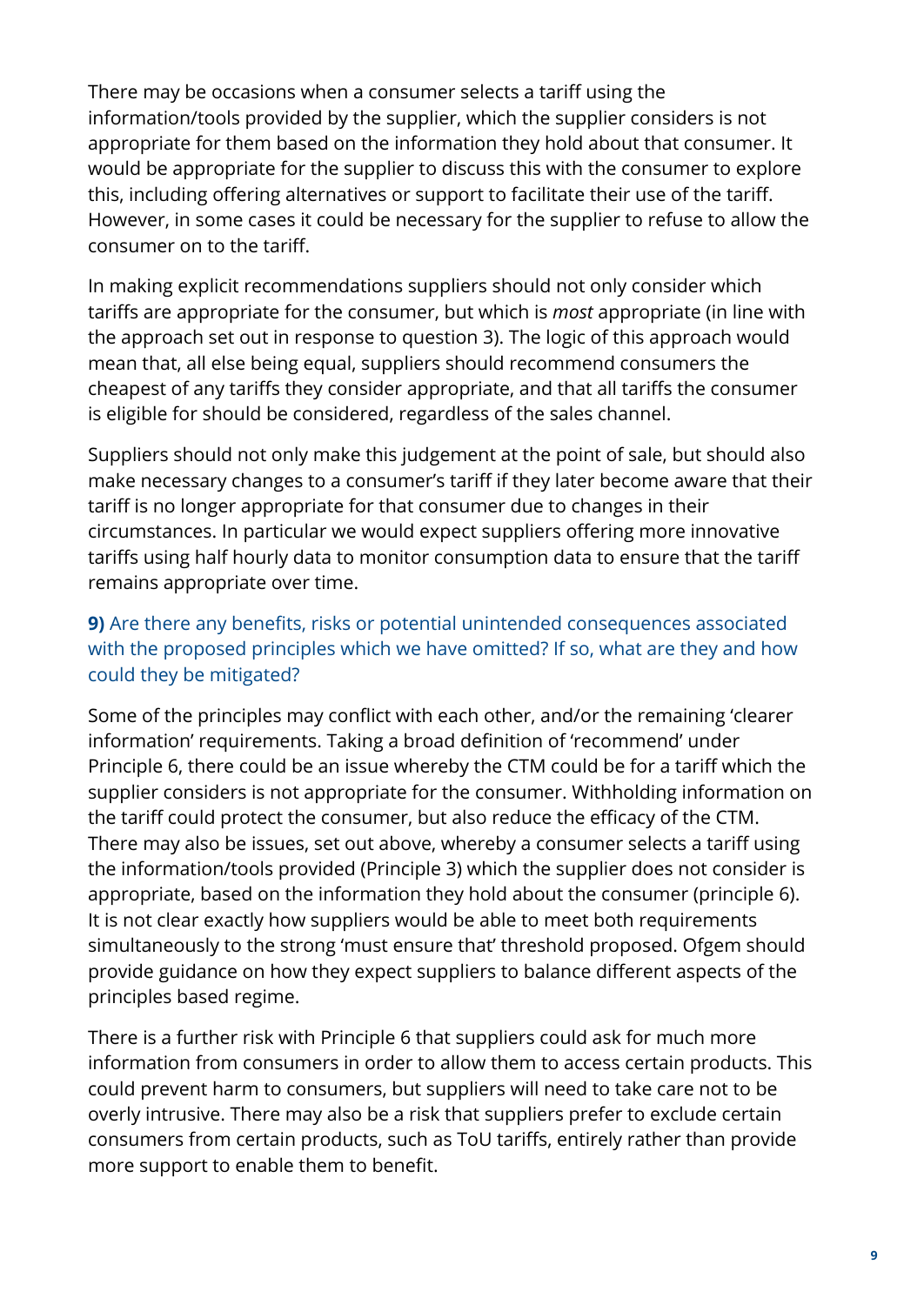The principles, if followed, should help to ensure consumers make informed outcomes, and make suppliers consider whether tariffs are appropriate for consumers. However, a consumer's circumstances may change, or they may find that tariffs they believed were appropriate no longer meet their needs. In order to protect consumers, especially in the context of innovative multi-tier or ToU tariffs, new protections, such as requirements to waive exit fees or to limit bill increases, may be required as backstop protections.

#### **(10)** Are these principles likely to result in differential impacts across different types of suppliers (eg large vs. small or medium suppliers)? Please explain your answer.

Yes. It may be harder for smaller suppliers to run research to ensure that consumers are able to understand their tariff offerings. However, this limitation may be appropriate in limiting these suppliers to focus on fewer tariff options which they can expand as they grow. Sharing learning from research in the industry could also help overcome this problem. Similarly, it may be harder for smaller suppliers to invest in tools to help consumers choose an appropriate tariff, although these services could be offered to consumers via PCWs and TPIs.

#### **(11)** Do you think that we should introduce a principle about informed tari choices?

Yes. This should not add extra burden at this point and could ensure consumers are protected as the market develops in the future, by catching emerging issues not covered by the other principles.

#### **(12)** Do you agree that we should expand the scope of SLC 25 to apply to all sales and marketing activities? Please explain your answer.

Yes. We expect the large majority of switches in future to be completed online, so it is appropriate to expand the scope of SLC 25 to cover this, as well as face to face and telephone activities. Aligning the standards of conduct and scope of SLC 25 should help to drive the consideration of consumer needs through all areas of a supplier's business.

**(13)** Do you support our proposal to extend the requirement to keep records for two years to include telephone sales and marketing? If not, please explain why, including the scope of any potential increase in costs.

Yes.

**(14)** Do you agree with our rationale for not applying the requirement to keep records to include online sales? What would be the implications of extending the requirement to online sales (eg impact on PCWs, increased costs)?

No. As sales increasingly move to online channels it makes sense to keep the same records for these sales activities. The administrative burden of keeping records of online sales should be lower than that related to telesales or face to face marketing, although it would impact PCWs and could increase their costs. However, having a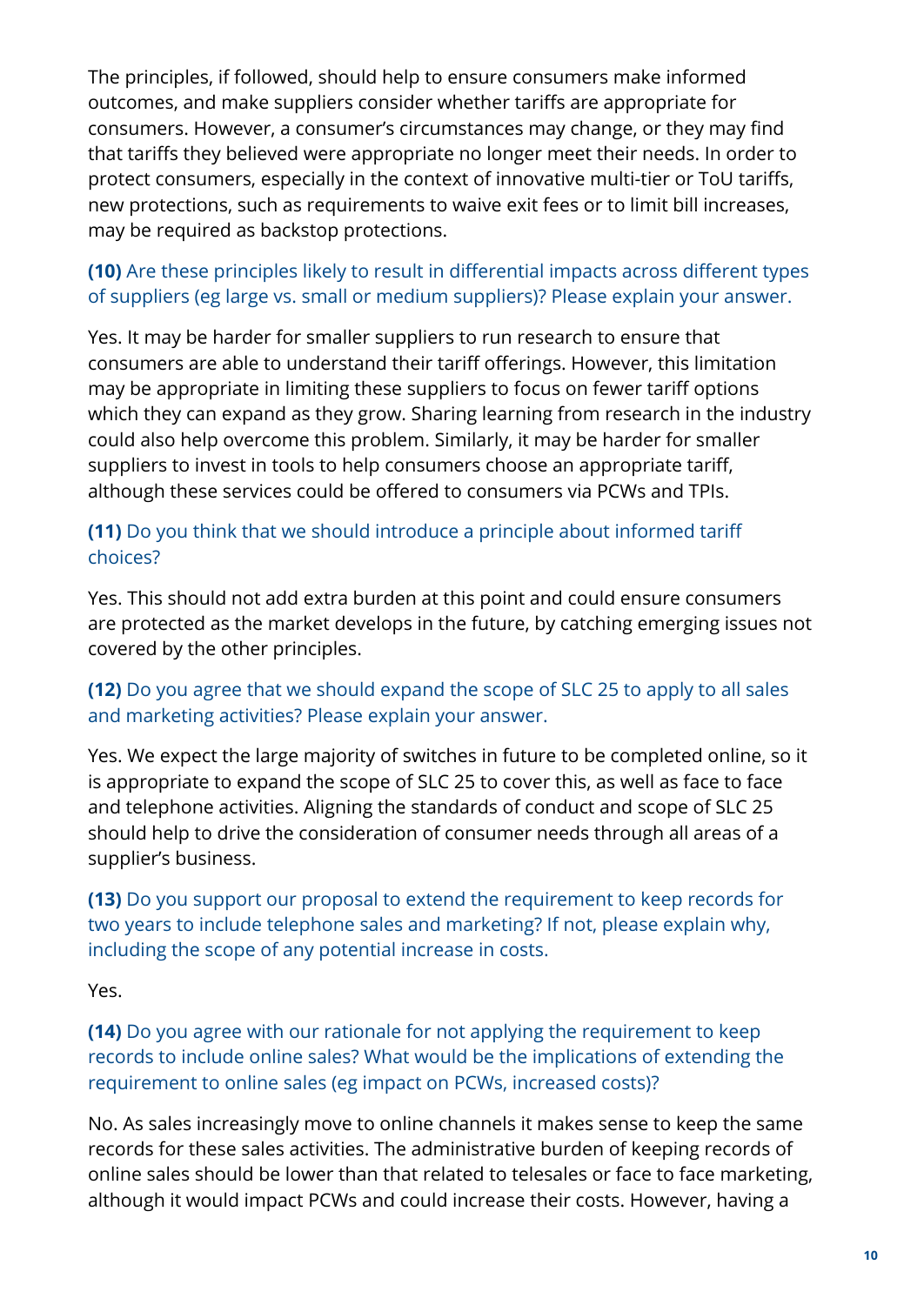blanket requirement would protect consumers and also future-proof the obligation in the case of future innovative sales channels, for example automated web chat.

**(15)** Do you agree with our proposal to remove the prescription from SLC 25? Are there any other areas where you think prescription still needs to be retained to maintain consumer protection?

We support the removal of prescriptive rules except for the requirement to make post-sales contact after face to face sales, which should be retained. The Citizens Advice consumer service continues to receive cases of mis-selling by suppliers via this channel in which consumers are switched despite not believing themselves to have signed up for a contract. The requirement to make post-sales contact is an important backstop protection against this happening.

The removal the point-of-sale requirements will not remove all prescription in this area, as energy suppliers will still need to follow requirements of The Consumer Contracts (Information, Cancellation and Additional Charges) Regulations 2013 and other relevant legislation.

**(16)** Do you agree with the methodology we intend to employ in our impact assessment?

Not answered.

**(17)** Have we captured all expected key impacts? If not, what else should we include in our impact assessment?

Not answered.

**(18)** What costs do you expect to incur as result of the proposed changes (both to the RMR package and to SLC 25)? Please provide a description and a range, if possible.

Not answered.

**(19)** What benefits (including avoided costs) do you expect to realise as result of the proposed changes? Please provide a description and a range, if possible.

Not answered.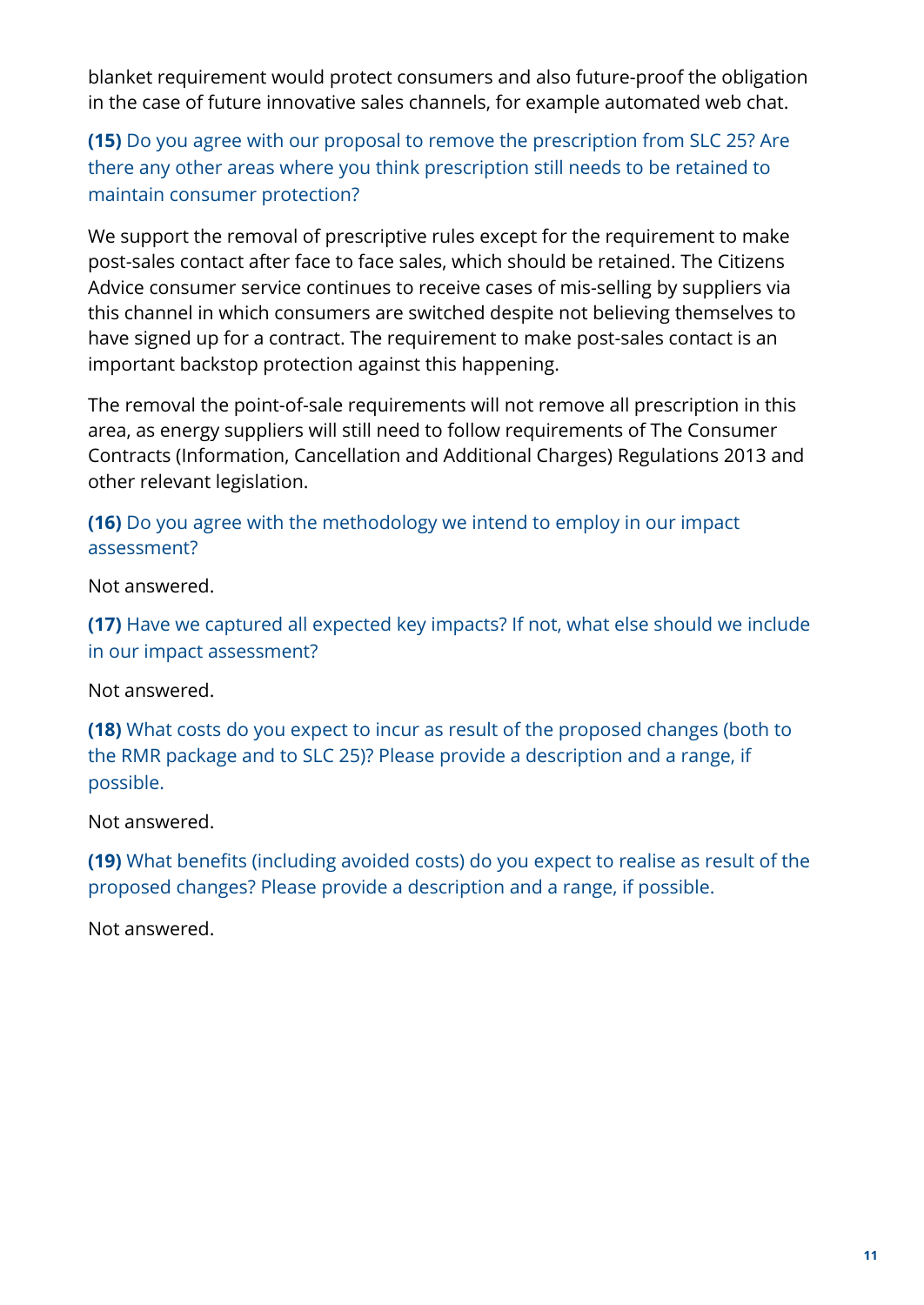### **Chapter 4**

**(20)** Do you think there are any other indicators we can use to monitor the impact of changes to the RMR rules on customers?

Citizens Advice is committed to working closely with Ofgem and Ombudsman Services: Energy under the new tripartite framework. We are making improvements to our existing data to improve our ability to monitor market trends and the impact on consumers.

Given their position in the market Price Comparison Websites (PCWs) may also be well placed to monitor the impacts of tariff comparability between suppliers, and to identify discrepancies between approaches. We have called for PCWs to take a more active role in our response to Ofgem's consultation 'Confidence Code Review 2016'.

We support Ofgem's current work in reviewing new tariffs that enter the market on a weekly basis. However, this work may require more dedicated resource if it is to continue, both due to the potential increase in tariffs following the removal of the RMR 'Simpler Tariff Choices' rules and the growing number of suppliers entering the market.

#### **(21)** Are there any other sources of information we could use to provide us with an early indication of potential issues with sales and marketing activities?

As we've previously discussed with Ofgem, monitoring sales activity has always presented challenges for our organisation. In our view, consumers who have experienced inappropriate sales activity are likely to under-report their concerns as they don't have an existing relationship with the supplier. Many consumers do not realise that they've been mis-sold until weeks or months after their transfer has taken place.

We agree that seeking to obtain data from other sources such as housing providers could provide useful insight.

We have discussed a number of initiatives with suppliers including using devices capable of fully recording the conversation when carrying out face to face sales. This would bring assurance into line with telesales where full call recording is now viewed as essential.

Where a supplier employs sales practices which carry higher risks, such as face to face sales, one way of monitoring the quality of the sale would be for suppliers to monitor the type of issues these consumers contact them about in the first six months. This could help indicate whether consumers may have been misled about